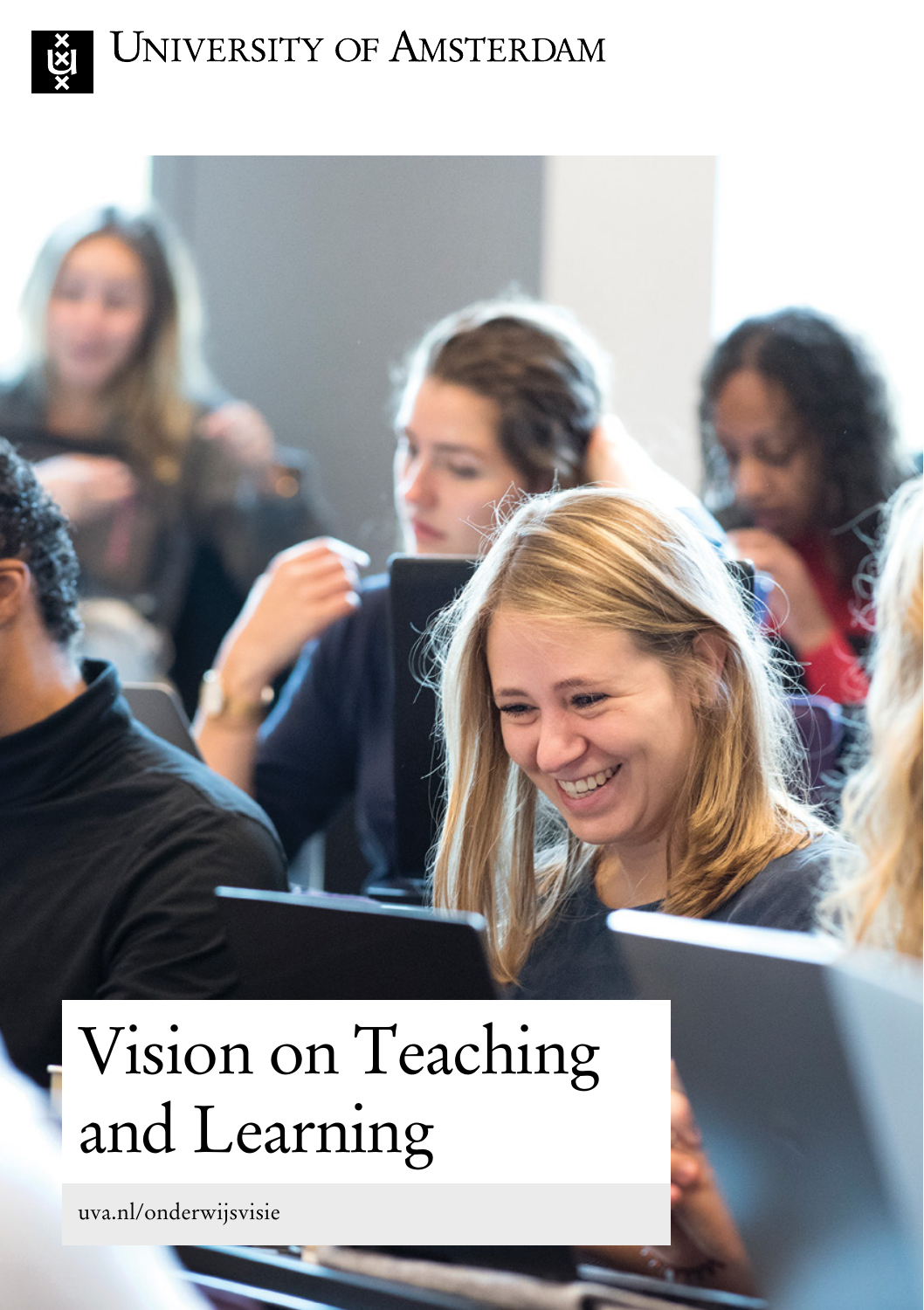#### **Introduction**

The University of Amsterdam's vision on teaching and learning evolves to reflect developments in society and the educational community, while also seeking to shape these developments. The current vision on teaching and learning dates back to 2012, and requires adjustment and elaboration in certain areas. Crucially, this updated vision on teaching and learning seeks to address the following key question: What sort of university do we want to be in 2017, and how do we go about achieving this? We organised a round of exploratory consultations within the University of Amsterdam (UvA) community on the basis of various dilemmas currently facing the higher education sector.

The UvA aims to sustain a continual dialogue on education. The vision on teaching and learning should be regarded as a dynamic vision realised in interaction with lecturers and students.

The updated version of the vision on teaching and learning aims to further define and elaborate on the starting points for education policy from 2012. The changing context and new challenges facing the higher education sector and society will also require further supplements to the previous edition.

These starting points were as follows:

- 1. We provide high-quality education;
- 2. The University actively contributes to the study success of its students;
- 3. The University is characterised by an ambitious academic culture;
- 4. Teaching and research are closely intertwined;
- 5. The education system provides room for both differentiation and specialisation.

These main themes remain equally relevant today. Education at the UvA is research-intensive, centred on academic development and serves to promote further differentiation and specialisation. This will require students with a specific set of attitudes (intrinsically motivated, ambitious) and further investments in the professionalisation of our lecturers. The past few years have seen efforts to address several of the aforementioned themes at institution-wide level, and further elaborate them in working groups. This has resulted in various UvA-wide initiatives aimed at further development and innovation of our general and educational policies such as UvA Matching, blended learning, the professionalisation of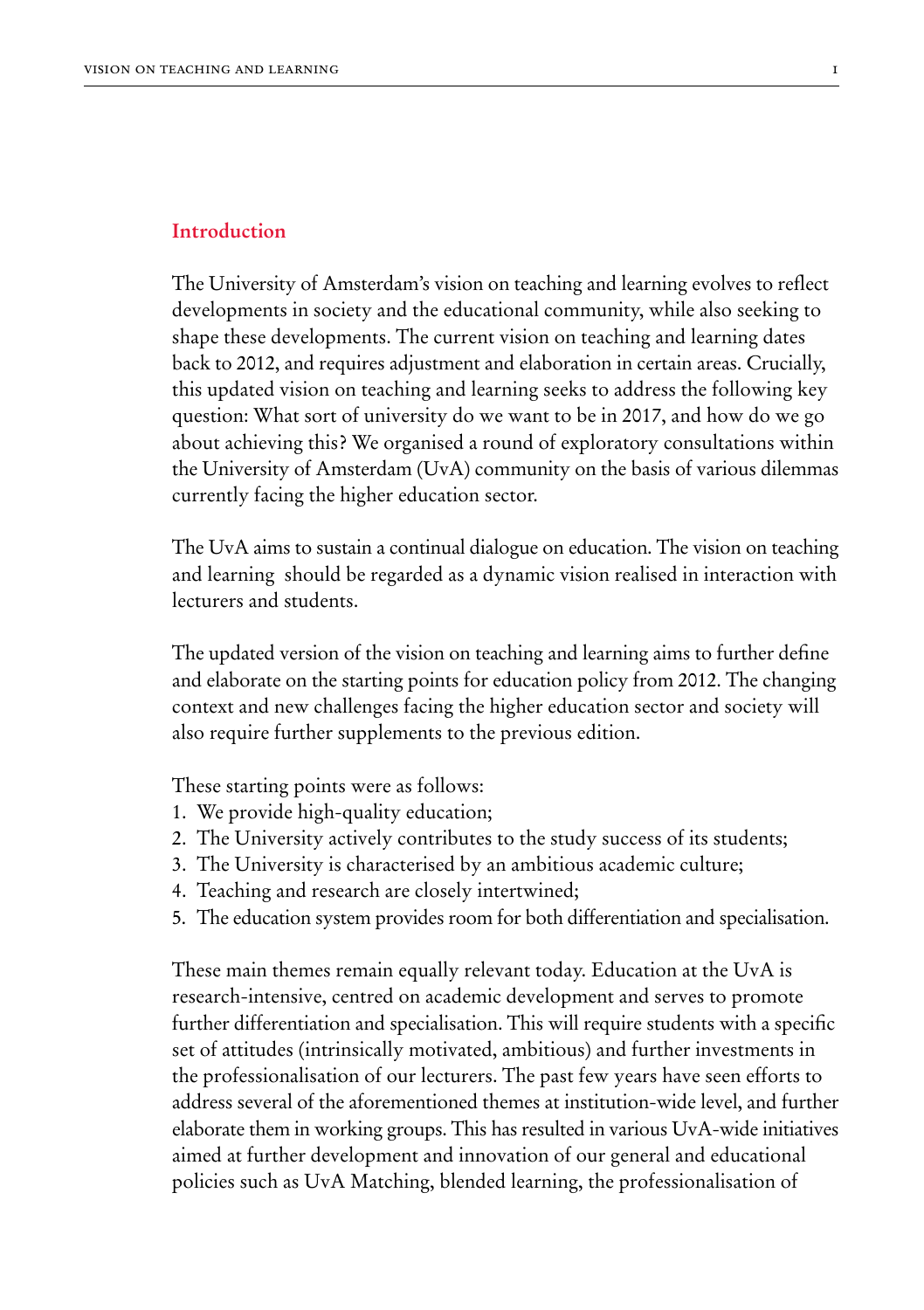teaching staff, knowledge sharing, outbound mobility and study success 2.0.<sup>1</sup> The results of these reports have been incorporated into this vision on teaching and learning. As regards the issue of study success, the coming years will also see a focus on quantitative as well as qualitative ambitions. Student participation, knowledge sharing and further professionalisation have been designated as focus areas of our study success policy. As a part of the effort to further strengthen an ambitious academic culture, the UvA will be stimulating and activating its students' learning processes over the coming years through the application of blended learning and other methods.

New developments and challenges also necessitate further updating of the vision on teaching and learning. The most important challenges and developments in this regard:

- More students than ever before are currently enrolling in academic programmes. The national debate on the accessibility and inclusiveness of our education system is in full swing, and we are seeing growing calls for better harmonisation between education and society.2 The diversity of our student population is also growing, with certain groups experiencing relatively high dropout rates and study completion delays.
- The past few years have seen a trend towards the further internationalisation of education. The UvA is experiencing strong growth in the number of students with international qualifications. This changing composition is also affecting the content and structure of our education.
- As a result of globalisation and technological developments, society requires both a more highly educated professional population and innovative solutions to the problems of an increasingly complex world. In order to address these needs, we will need broadly oriented graduates with advanced skills such as flexibility, complex reasoning skills, problem-solving abilities and social and communicative skills.3 Our graduates must also be equipped to deal with the risks inherent to our increasingly digitised society.

[Study Success 2.0 Report, student and staff talent development, January 2017. Blend IT & Share](http://www.uva.nl/en/education/quality-of-education/policy/study-success/approach-to-study-success/approach-to-study-success.html) [IT Report, October 2015.](http://www.uva.nl/en/education/quality-of-education/policy/study-success/approach-to-study-success/approach-to-study-success.html) Dare to Share Report, October 2015. Advisory reports, UCO Steering Group Outgoing Student Mobility, December 2015.

<sup>&</sup>lt;sup>2</sup> B. Kürsteiner, L. Bleichenbacher & R. Frehner (Eds.), Teacher Education in the 21st Century: A Focus on Convergence. Cambridge: Cambridge Publishing, 2016.

<sup>3</sup> K. Schwab, The Fourth Industrial Revolution. Geneva: World Economic Forum, 2016.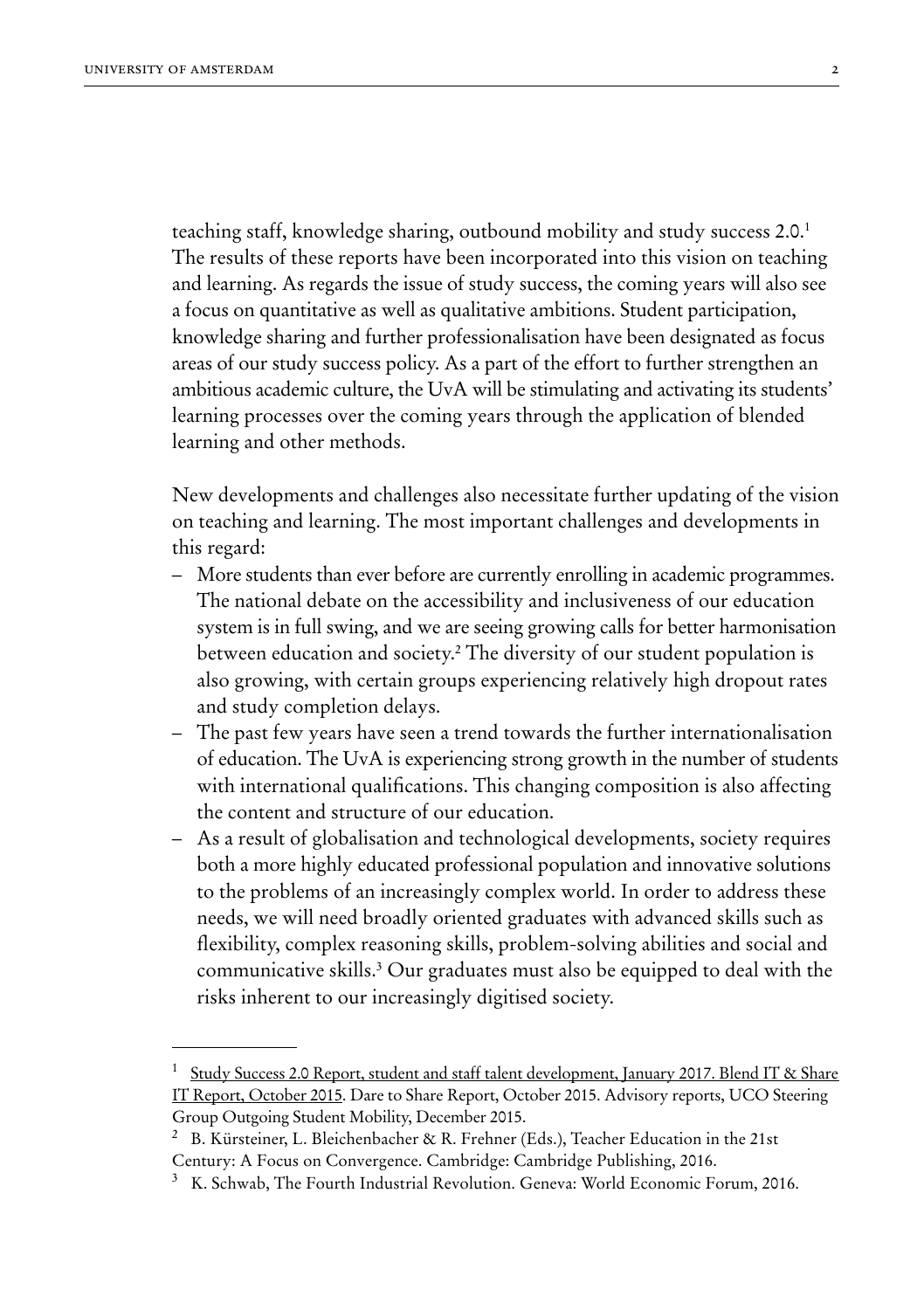– Developments in the field of information technology are viewed as the key to building a new world of higher education. It should be pointed out that this is not a recent debate. In the early days of the internet revolution, numerous publications already appeared on this subject.4 Such a world of higher education must make a fundamental shift, from an institution-centred model to a mobile, flexible, technologically solid and more student-centred model. This will involve a process whereby education that was previously packaged in coherent curricula is now unbundled and potentially offered through multiple providers. These developments have been explored in further detail over the recent period and are described in the UvA report entitled *Blend IT and Share IT*. The UvA has also been exploring further options for flexible learning. The significance of this new development will have to be explored over the coming years and will require the formulation of a clear vision.

In response to the above questions and challenges, we have formulated the following four educational ambitions:

- 1. The UvA will focus on the development of motivated and ambitious students, by offering high-quality, innovative education.
- 2. The UvA is a broad research-intensive university that helps its students to acquire the skills and knowledge they will need to flourish in an increasingly complex world.
- 3. The UvA strives to be an open and diverse community in which every student will feel at home and receive the same opportunities.
- 4. The UvA assigns responsibility for its education to its lecturers where possible, focusing intensively on support, knowledge sharing and the professionalism of its lecturers.

The University aims to realise the ambitions outlined in its updated vision on teaching and learning over the coming years. In time, these ambitions should be reflected in the study programme curricula and – eventually – in the degree of

 $4$  D. G. Oblinger & S. C. Rush. The learning revolution: The challenge of information technology in the academy. Bolton MA: Anker Publishing Company, 1997. C. M. Christensen, C. W. Johnson & M. B. Horn. Disrupting class: How disruptive innovation will change the way the world learns. New York: McGraw Hill, 2008.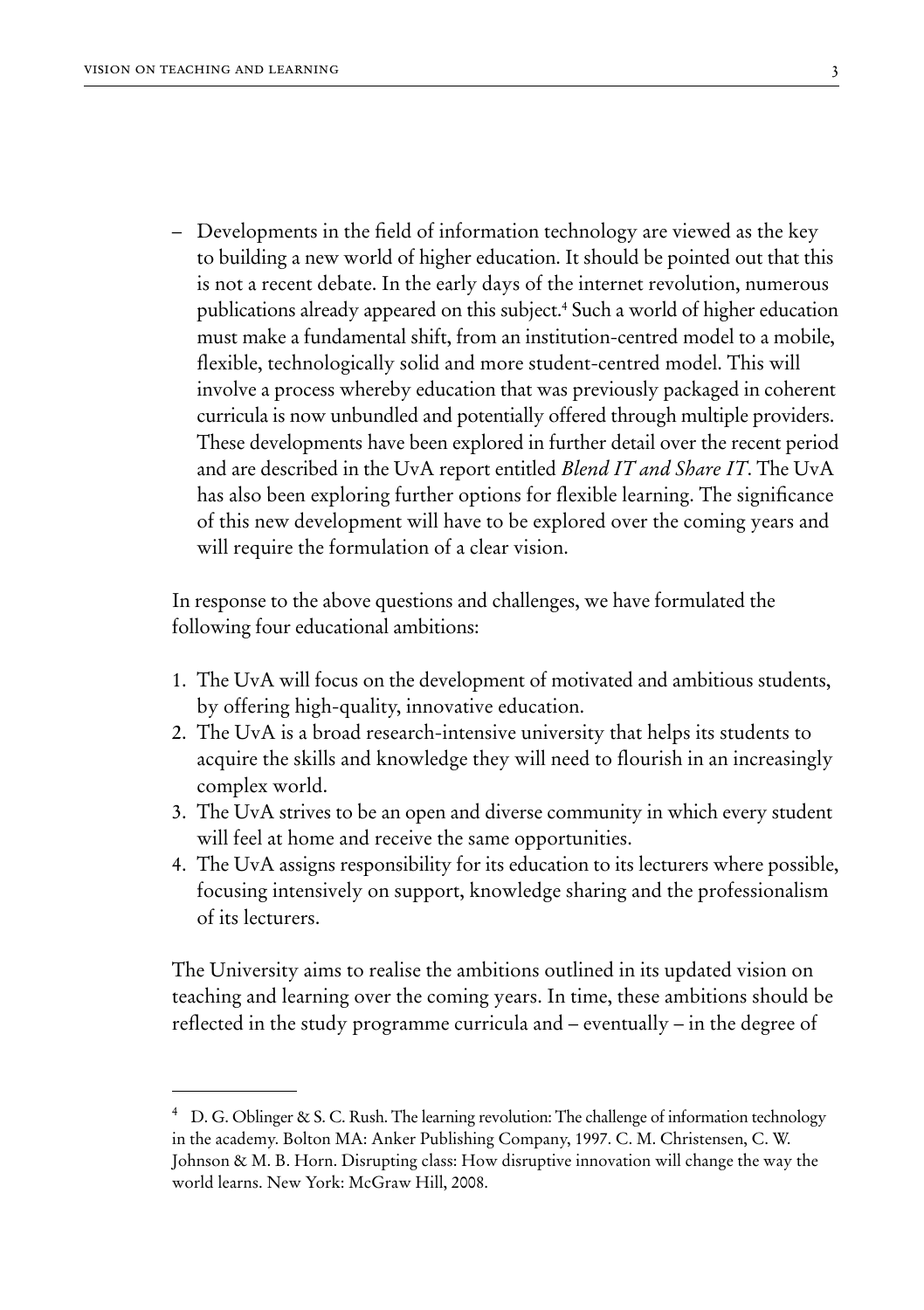satisfaction experienced by students and staff and quality and social impact of University of Amsterdam graduates.

#### **Structure**

A brief context analysis is followed by four chapters, describing the UvA's current state of affairs for each ambition (achievements) and goals for the future (vision and objectives). The initiatives forming a bridge between this vision and objectives to actual realisation are then described separately for each ambition.

#### **Context**

Participation in academic education has seen a steady and significant increase since the start of the twenty-first century, and this trend is expected to continue over the years to come based on the number of 18-year-olds in the Netherlands and growing interest amongst international students seeking to study at the UvA.5 The number of students with international qualifications increased from 1040 to 4616 during the 2005-2016 period.

The UvA enjoyed a greater share of this growing number of students in the first decade than any other university in the Netherlands. Education demand (measured in the number of credits obtained) grew 12% faster than education budgets over this ten-year period. The Ministry of Education, Culture and Science's research budget failed to match the education budget during this time frame.

<sup>5</sup> The number of 18-year-olds within the overall population is expected to decline after 2022. This expectation does not factor in the generally positive net balance of emigration and immigration by young people.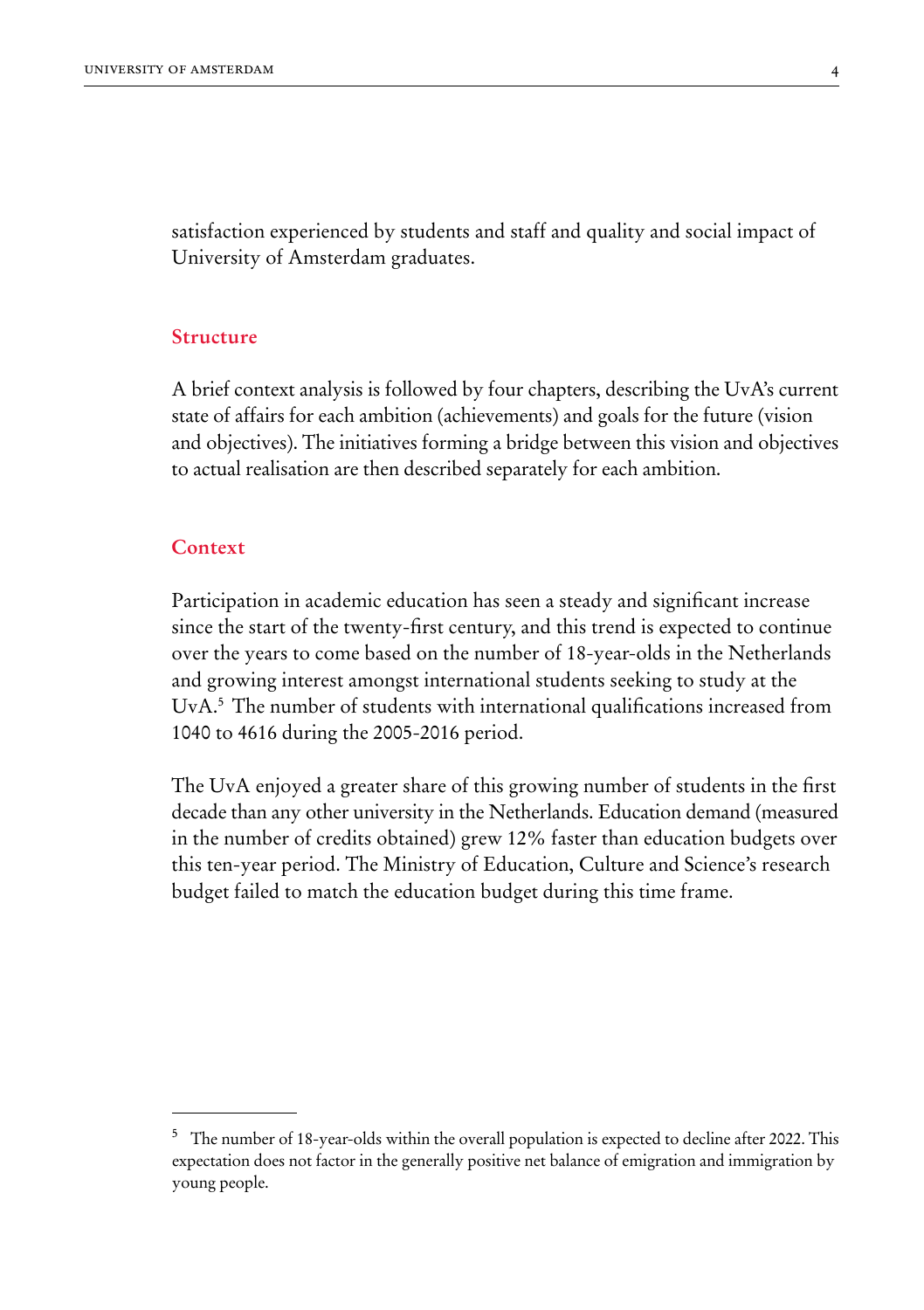#### **Secondary school pupils, participants and students; type of education, region**

Pupils/participants/students; Total, men and women; Higher education; Total, grouping according to origin; The Netherlands



<sup>©</sup> CBS (Statistics Netherlands), The Hague/Heerlen 30-5-2017

Although higher education in the Netherlands is generally of a high standard, the country's ambitions cannot be achieved without further quality improvements. According to the report by the Committee on the Future Sustainability of the Dutch Higher Education System (Veerman Committee),<sup>6</sup> the rapid growth during the first decade will have to be offset by further quality improvements

<sup>6</sup> Committee on the Future Sustainability of the Dutch Higher Education System. *Differentiëren in drievoud, omwille van kwaliteit en verscheidenheid in het hoger onderwijs*. April, 2010.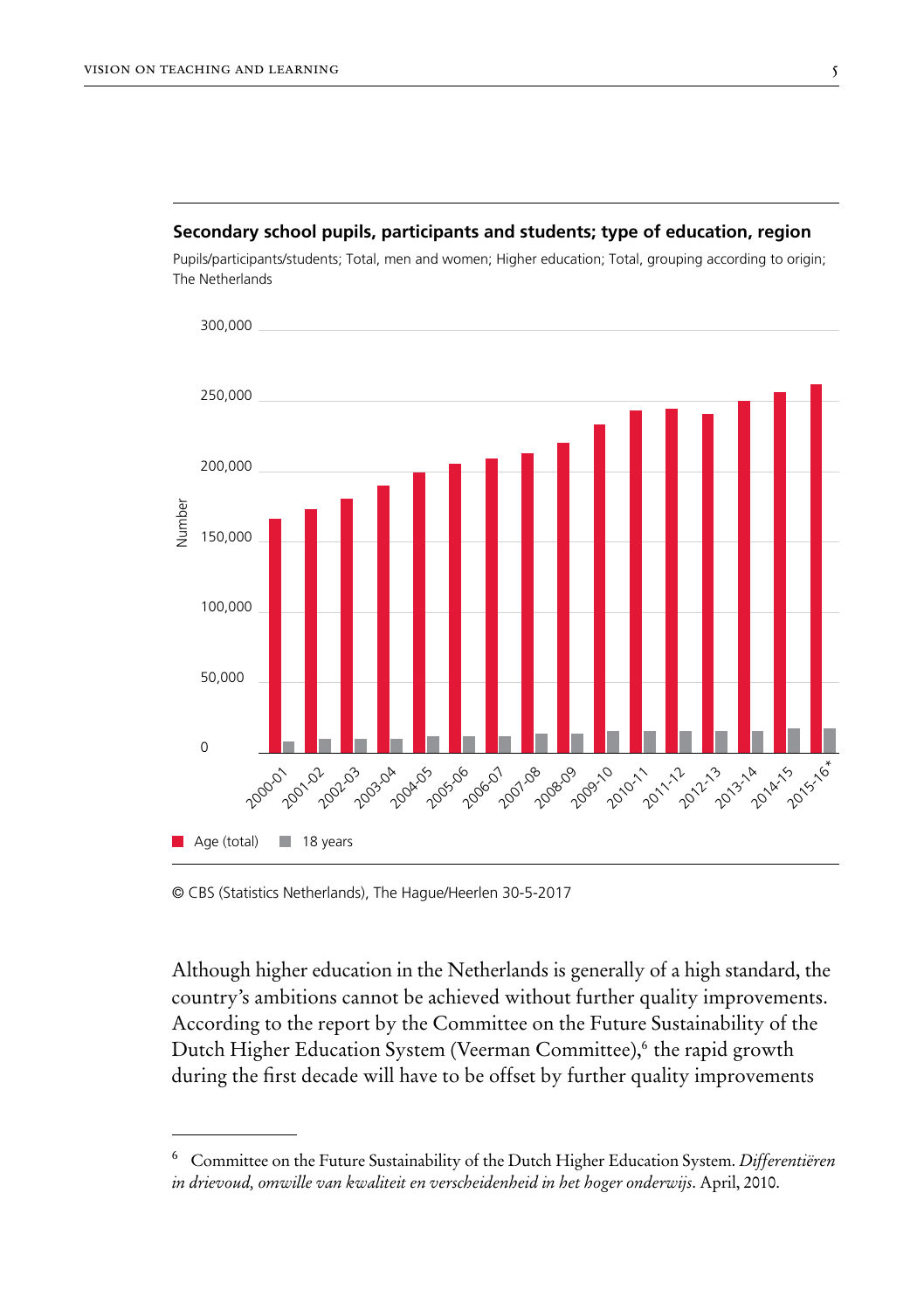and urgent, far-reaching changes. The UvA's Study Success programme and Institutional Quality Assurance Audit have both been instrumental in achieving the required quality improvements.

The Ministry of Education, Culture and Science's Strategic Agenda for Higher Education and Research<sup>7</sup> sets out a long-term perspective for the higher education sector. Despite ranking amongst the world's leading countries in terms of its higher education, the Netherlands will have to raise quality standards across the board in order to retain its leading global position. The improvement of study success rates and efforts to ensure greater appreciation for the teaching profession will remain key goals in this regard. The resources now available due to introduction of the student loans system will have to be deployed to create space for rich, small-scale learning environments that encourage socialisation, personal development and more effectively reflect the diverse talents and backgrounds of our students. Finally, we must work to strengthen our ties with society and the labour market.

The Ministry has explicitly opted against restricting access to the higher education system at Bachelor's level, and is thus unable to offer a solution to the growing tension between education and research funding. The institutions are responsible for harmonising demand for education with their research agenda.

<sup>7</sup> Ministry of Education, Culture and Science *De waarde(n) van weten*. Strategic Agenda for Higher Education and Research 2015-2025. July, 2015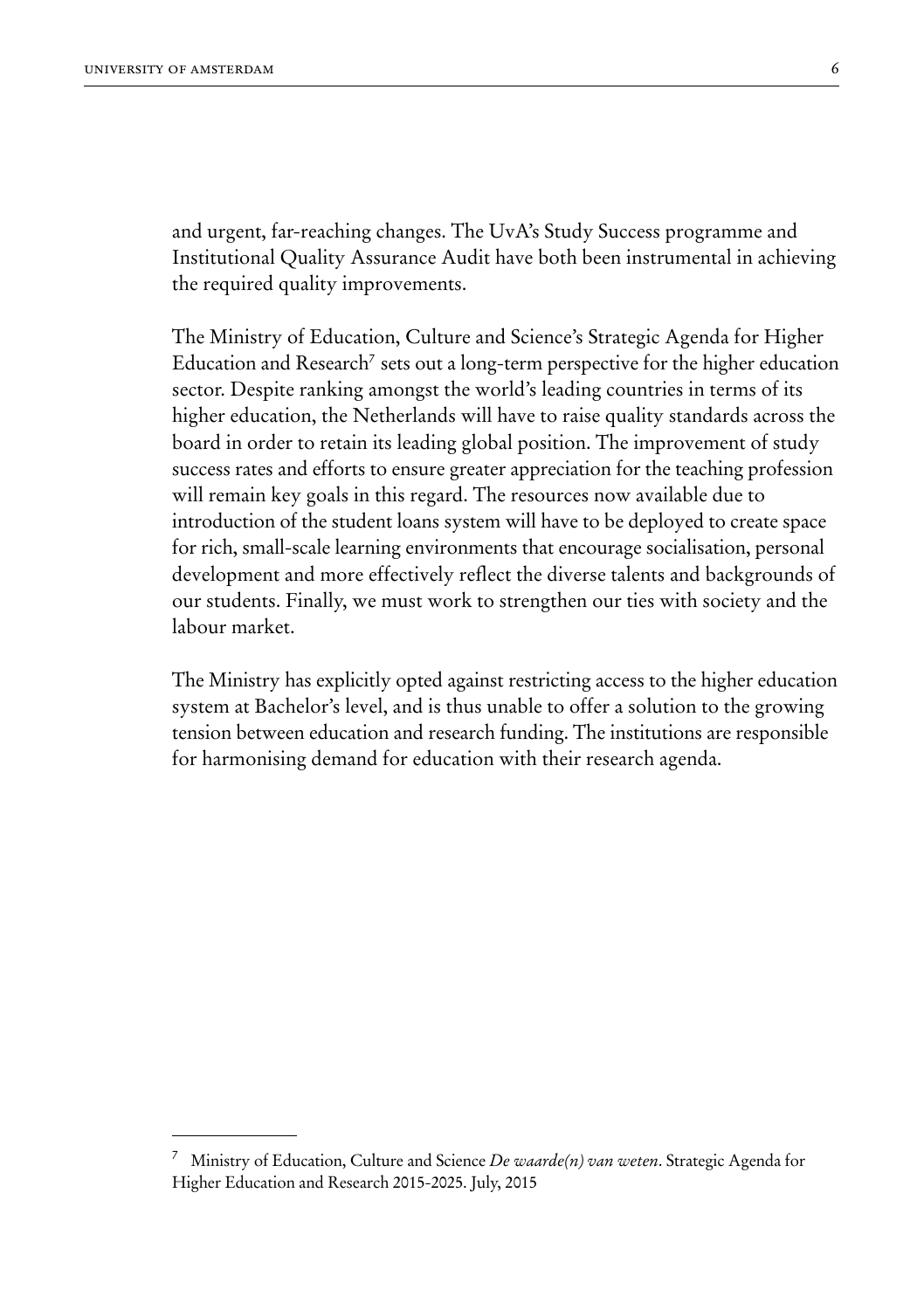### **1.**

## **The UvA will focus on the development of motivated and ambitious students, by offering high-quality, innovative education.**

#### **Achievements so far**

The UvA has worked hard to promote an ambitious academic culture over the past few years. The study success programme has had a major impact. Efforts to emphasise students' learning process while designing curricula on the basis of learning objectives have helped boost the quality of education. All faculties have also focused on active learning formats and the further intensification of teaching methods. The UvA has gained a great deal of experience with innovation projects in the area of IT in Education. These experiences have been distilled into a UvA-wide vision on the development of blended learning in support of contact teaching-based education constrained by time and place.

The UvA has also focused on educational differentiation, offering a range of honours programmes, small-scale, intensive honours lectures (Amsterdam University College, Politics, Psychology, Law and Economics), double Bachelor's and Research Master's programmes. We also offer university-wide disciplinary and interdisciplinary elective courses and minors for students seeking to broaden their horizon or gain more in-depth knowledge of a specific subject.

Student initiatives are appreciated and encouraged, such as the Bètabreak and Room for Discussion debate fora and the Create a Course Challenge, where students are challenged to develop and help implement a new course module.

#### **Vision**

#### **The UvA offers a rich and dedicated learning environment ...**

The UvA offers its students a rich and dedicated learning experience that will enable them to fulfil their personal potential and put their talents and capacities to optimal use. Alongside the transfer of knowledge, experimentation, innovation, freedom and creativity are all crucial in shaping a powerful and rich learning environment with learning pathways that constantly challenge students in terms of motivation and effort. The UvA strives to continuously strengthen, orient,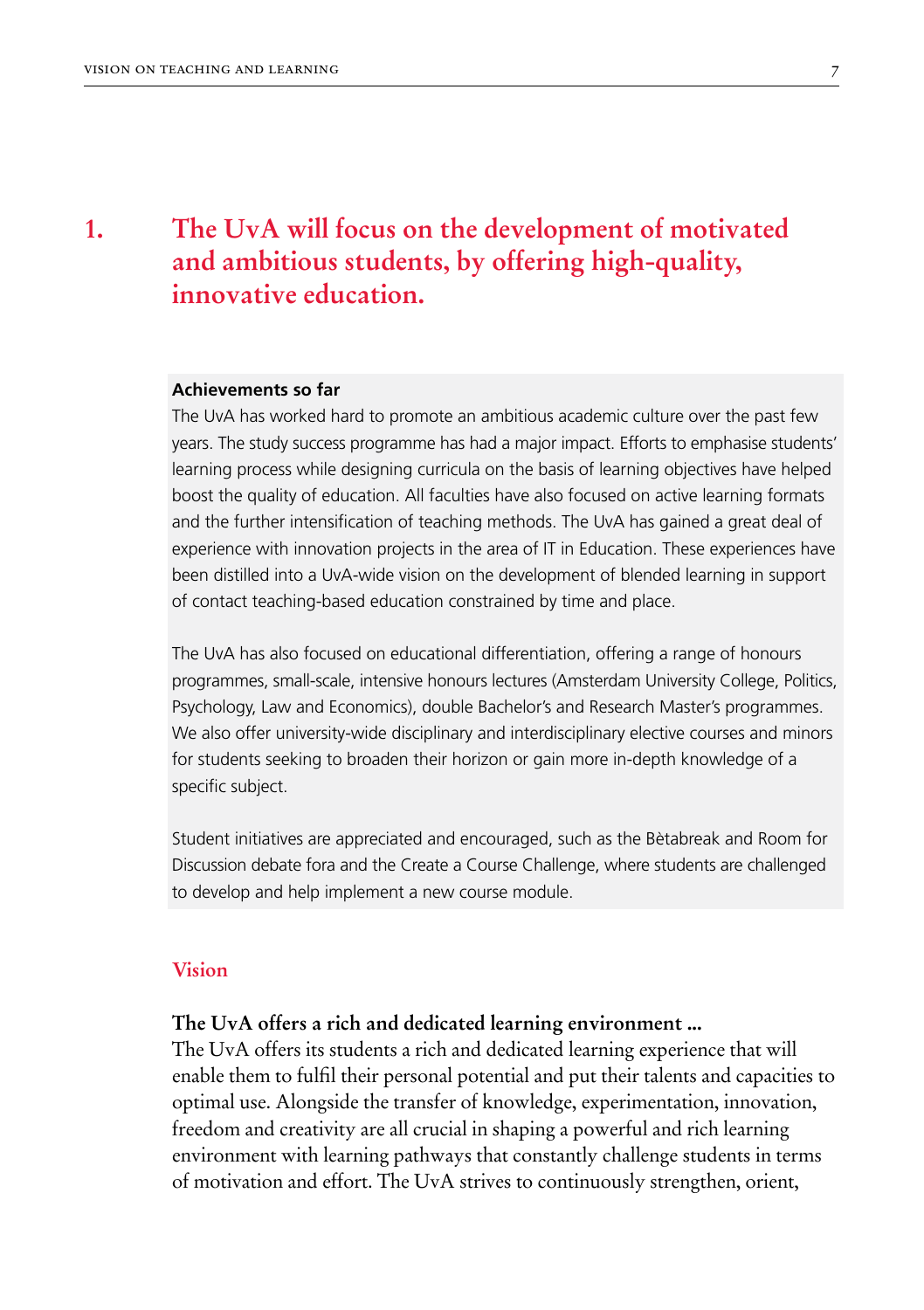reorient and challenge its students, offering them the in-depth knowledge and expertise they need to contribute to society in a conscientious, sustainable and critical manner. The UvA will continue to promote study success and student participation as a part of its efforts to achieve this goal. This means that:

- education should be challenging and stimulate students to discover their own areas of academic interest;
- education should be designed to ensure that students learn with and from their peers;
- there is sufficient opportunity for interaction between students and lecturers, including opportunities outside the regular contact hours;
- teaching and support staff help students to attain academic success by offering assistance with academic and non-academic problems and ensure a positive mutual dynamic within the degree programme;
- there is room for valuable learning experiences such as work placements and exchange programmes;
- students are required to show maximum effort. UvA students should be motivated and feel responsible for creating an ambitious academic culture.

#### **that is innovative and challenging.**

The UvA offers a broad range of degree programmes and study tracks, and continually challenges itself to improve and innovate. In addition to disciplinary and interdisciplinary curricular content, the emphasis is on our students' learning process. This means our curricula and modules are designed with learning outcomes in mind.

Amongst other elements, we apply blended learning to stimulate the learning process. The UvA chooses to combine high-quality face-to-face education with digital teaching methods in order to activate students and stimulate their curiosity and innovative skills. As a result, students can make optimal use of their time with lecturers. Digital teaching methods are integrated into our education based on the notion that this enhances value, student experience and learning processes at our physical campuses, thus contributing to the quality of education. Amongst other methods, this can be achieved by enriching study materials with multimedia elements or opting for the flipping the classroom model whereby lectures are provided online so that contact hours can be devoted to the acquisition of more in-depth knowledge, debate or coaching.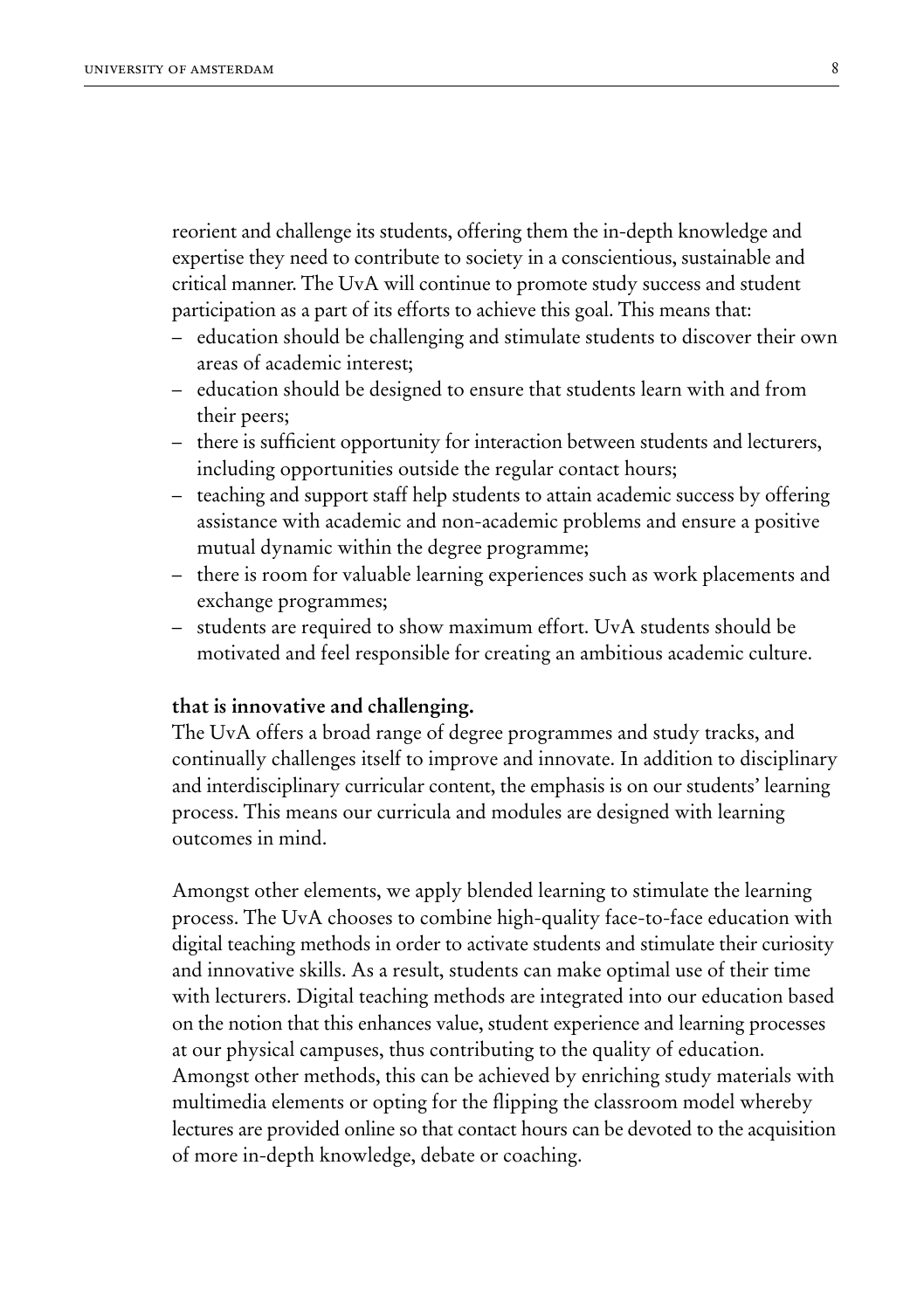Furthermore, the use of digital technologies allows us to offer more personalised and flexible education, thus strengthening and facilitating heterogeneous intake, such as pre-Master's students.

#### **Objectives**

- A. The UvA challenges its students to explore and develop their areas of interest, and relies on their motivation and effort.
- B. The UvA will continue its efforts to promote study success and student involvement, making optimal use of our students' talents while maximising their study success.
- C. The UvA offers opportunities to explore other forms of education outside of the core discipline, enabling students to develop skills in collaboration with peers from all faculties.
- D. We continually invest in the development and innovation of Honours programmes offering students the opportunity to gain more in-depth knowledge of specific subjects within a disciplinary and interdisciplinary context.
- E. The UvA offers consistent support for the development of blended learning at both central and decentralised level, in order to improve the quality of teaching and encourage the application of IT-enabled teaching methods.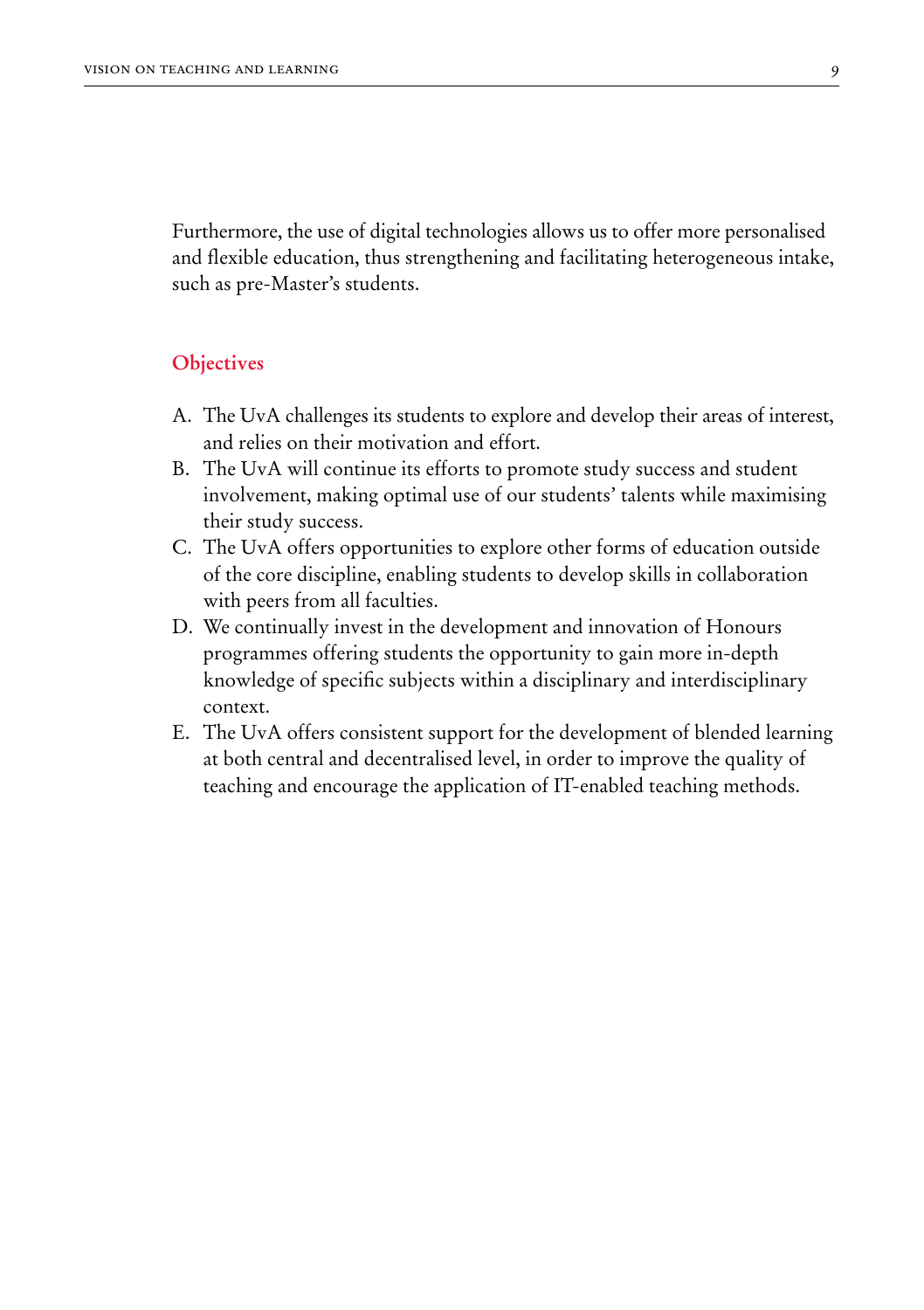## **The UvA is a broad research-intensive university that helps its students to acquire the skills and knowledge they will need to flourish in an increasingly complex world.**

#### **Achievements so far**

The UvA is a broad research-intensive university offering a wide range of disciplines. We will continue to focus on the development of a differentiated range of study programmes that reflect our research portfolio. Students in the Bachelor's phase have the opportunity to specialise immediately, but can also choose from a broad range of interdisciplinary programmes such as the Amsterdam University College, Politics, Psychology, Law and Economics, Natural and Social Sciences, Social Sciences, Future Planet Studies, Cognition, Language and Communication and Psychobiology. The UvA also offers students in the Master's phase a wide variety of broadly oriented and specialised programmes and research programmes, in line with our key research priorities.

The past few years have also seen the development of broadly applicable course modules emphasising the cross-over between science and society, such as TESLA and Future Now. The UvA also has an extensive range of Open UvA Lectures, including education offered by the Illustere School and broad lecture cycles on the basis of current issues. Examples of course modules include Big History, Complexity and The Next Big Thing.

The Student Careers Centre provides a broad range of information meetings, workshops and training courses for both Dutch and international students in preparation for the labour market. We also organise UvA-wide career events based around the active involvement of students and the professional field.

The UvA is working to strengthen our ties with alumni. Faculties, schools and degree programmes are offering a growing range of products, services and activities for alumni. The Alumni Relations Office and University Fund also organise the successful annual University Day for alumni. We are developing various new educational initiatives aimed at introducing our students to alumni, such as the Coach@work project.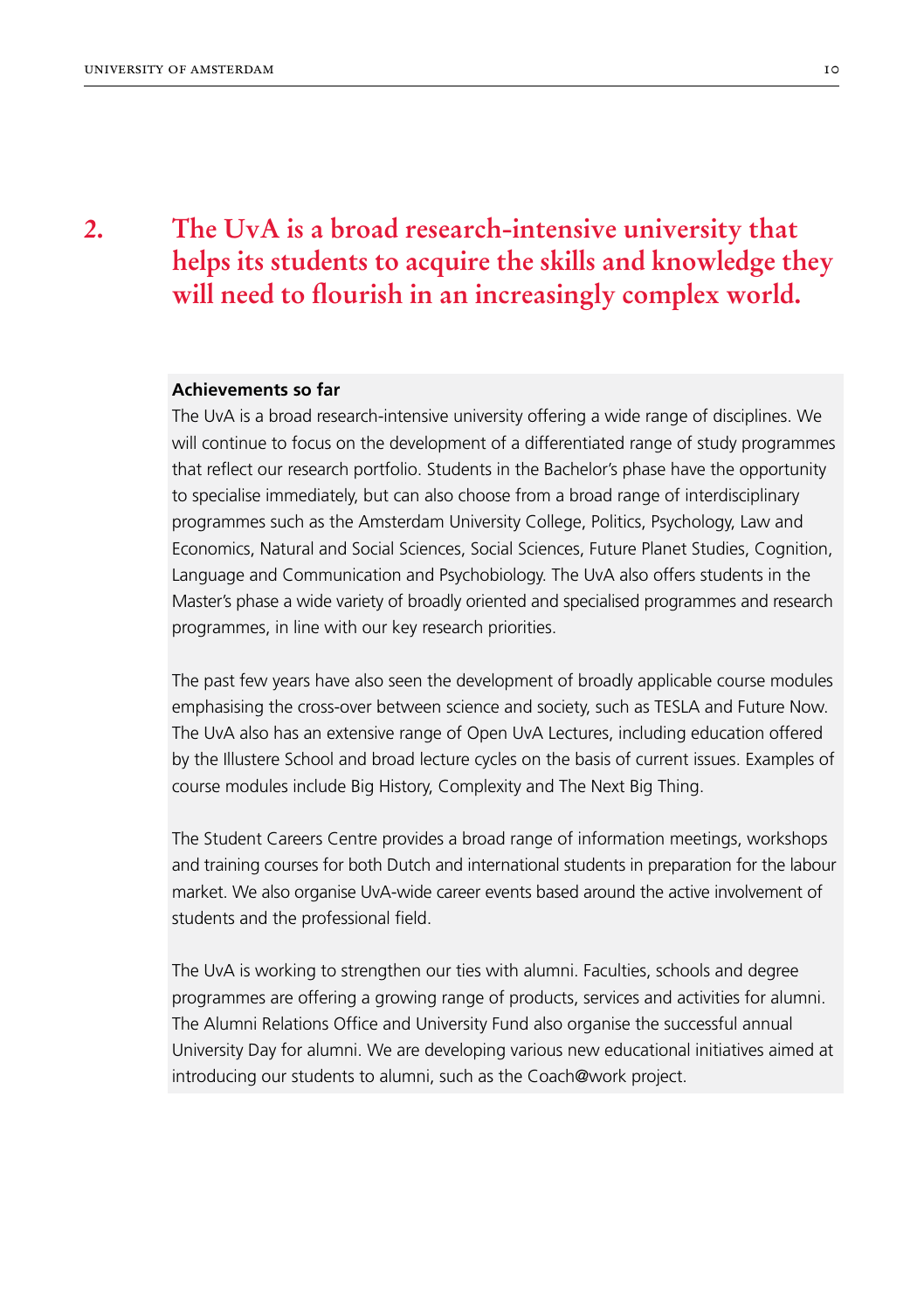#### **Vision**

#### **Our Bachelor's and Master's programmes are based on research ...**

UvA students have an inquisitive attitude. Lecturers work together to develop education that reflects the contents of the research domain. This helps to ensure a rich and highly diverse range of programmes that reflect current research projects.

Our focus on research-intensive education aims to communicate a sense of urgency and fascination for the acquisition of academic knowledge to our students, and teach them that knowledge is subject to constant change. This should not be taken to mean that the UvA exclusively aims to train academic researchers. The University wants to equip its graduates with an inquisitive mind-set and the skills they need to apply academic research and/or methods scrupulously, explicitly and judiciously to both academic and other activities. In addition to knowledge production, UvA programmes prepare students to apply what they have learned and cope with the risks and uncertainties inherent to evolving scientific insights.

Students will receive research-based education offering all the necessary research skills throughout every phase of their studies. Students will be made aware of the potential of academic education and encouraged to follow their own interests and develop specialisations. For example, our research-intensive education is designed to stimulate academic development on the basis of choice and freedom of mind.

Our research-intensive degree programmes confront students with learning materials that enrich them, while offering them the practical and verbal skills they need to flourish no matter which profession they eventually choose.

#### **that looks beyond individual disciplines...**

UvA students have a broad academic perspective. We stimulate our students to gain insight into the perspectives and expertise of various scientific disciplines over the course of their studies. This strategy is based on the notion that scientific and social challenges can seldom be resolved by a single discipline alone. The UvA's broad range of programmes offers students the opportunity to explore various academic 'languages' over the course of their studies, enriching their learning process and preparing them for the future.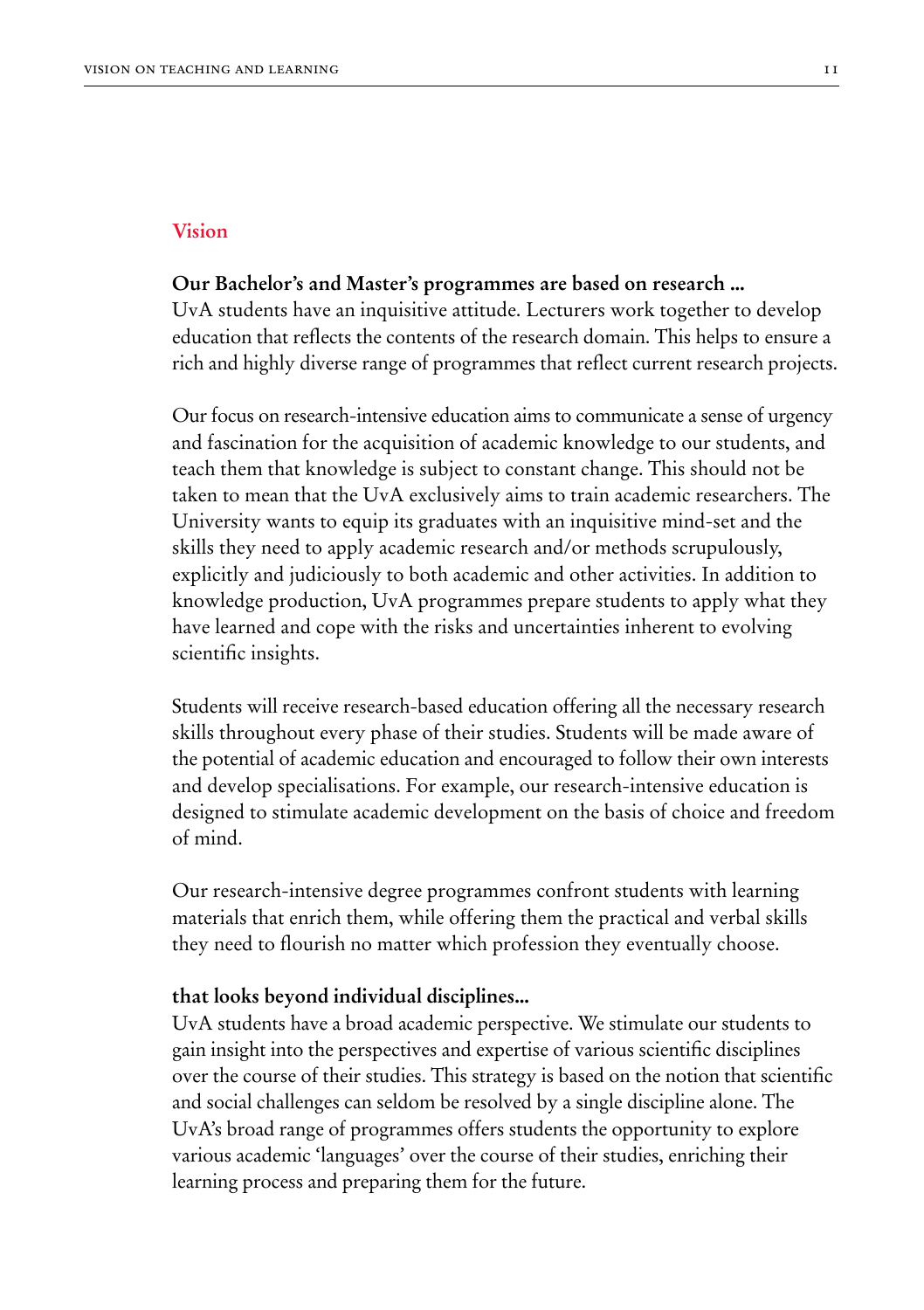#### **and prepares students for the future.**

UvA students make up the intellectual vanguard. Over the course of their academic development, they learn how to acquire the knowledge and skills they will need to flourish in a rapidly evolving society and work environment, while acting as responsible global citizens. Our alumni, the next generation, are equipped with the competencies they need to adjust to rapid changes in a national and global context.

The UvA strives to develop teaching methods whereby students work with social partners to create knowledge, analyse issues and solve problems (work placement, pressure cooker, outreach activities). In addition to acquiring knowledge, they also learn to share their insights.

Over the course of their studies, UvA students develop an inquisitive attitude and a critical and creative mindset as they acquire various academic skills. The curriculum focuses on both transferable skills and so-called 21st century skills, such as ICT literacy, communication and collaboration skills, intercultural skills, ethical reflection and leadership qualities.

#### **Objectives**

- A. Students develop an academic attitude over the course of their studies, as they become aware of and enthusiastic about the possibilities of academic education and research. They are encouraged to pursue their own areas of interest.
- B. UvA education is research-intensive, which means research is applied as a didactic concept and incorporated into the degree programme's exit qualifications.
- C. The UvA is a knowledge institution, and strives to ensure that its students develop expertise in one or more scientific disciplines.
- D. Students have enough opportunities to (simultaneously) take optional subjects and/or Minor subjects and explore education beyond the boundaries of their own discipline and/or to spend a semester studying at an institution outside the Netherlands.
- E. Students are equipped with the skills they need for a career in today's global world and job market. These include: critical thinking, ethical reflection, intercultural skills, communicative skills and design thinking. These skills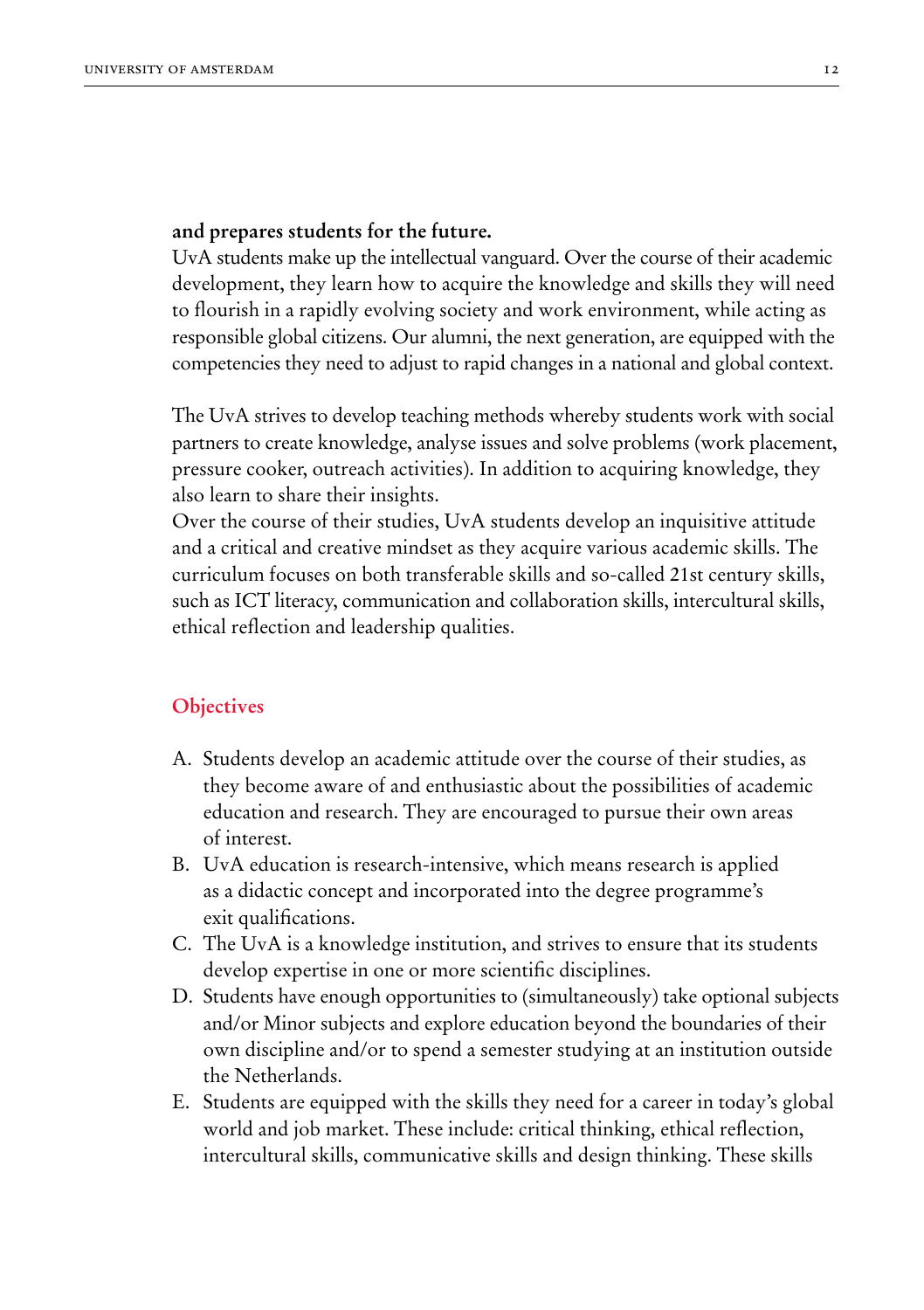are acquired both within (as a part of existing subjects) and outside of the curriculum (UvA-wide range).

- F. The UvA is aware that it constitutes a (final) link in a long education chain, and actively responds to labour market demands through its involvement in the professional field and the commitment of its alumni.
- G. The UvA aims to facilitate lifelong learning and seeks to offer working people the opportunity to continually develop their knowledge and skills in pace with our rapidly changing society.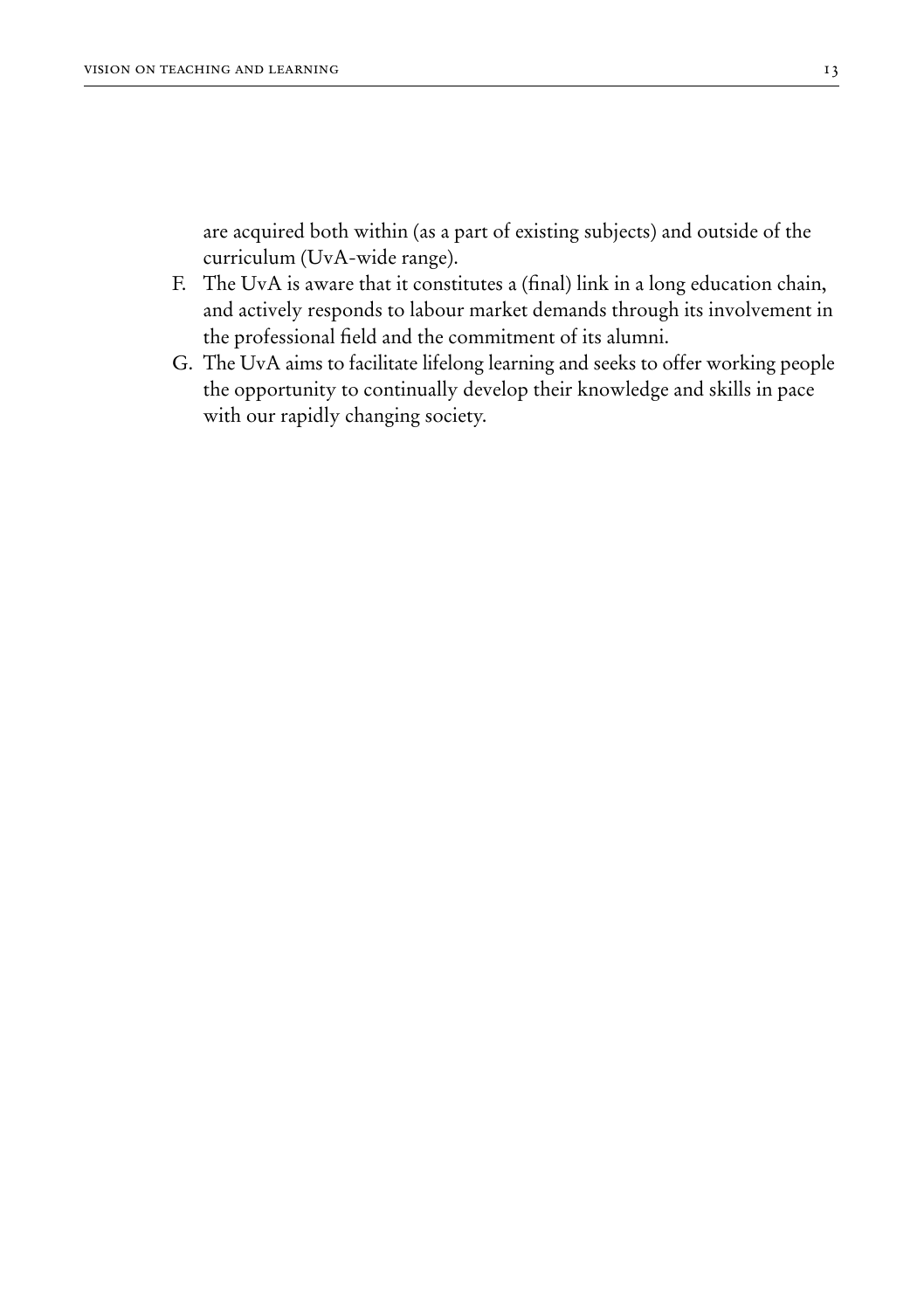## **The UvA strives to be an open and diverse community in which every student will feel at home and have access to the same opportunities.**

#### **Achievements so far**

The UvA is highly internationally oriented, and is characterised by a heterogeneous student intake. Our student population currently includes representatives of over 100 nationalities. The UvA has an excellent student exchange network, and offers Englishlanguage education at Master's and - increasingly - Bachelor's level. The UvA is also a partner in the networks of leading international universities, such as LERU and U21.

The UvA is committed to ensuring effective supervision during the initial phases and has heavily invested in providing a more realistic introduction to its degree programmes through UvA Matching.

Students are introduced to the content of the degree programme and teaching methods prior to the start of their studies. This helps increase the likelihood that they will get off to a good start.

Academic student counselling also play an important role in building closer ties during the study period. Study advisers play an important role in this process. Amongst other activities, they monitor study progress and refer students to other parties in the event of personal problems. Furthermore, nearly all degree programmes have their own tutorial or mentor scheme focused on the student's study progress and study plan. Students hold individual or group meetings with their mentor or tutors several times a year.

Student Services has invested in the UvA-wide 'Successful Studying' programme over the past few years. This programme is designed for students seeking to get more out of their studies or obtain additional information or knowledge to help them study effectively.

The degree programmes' study associations also significantly contribute to our efforts to promote an academic climate and greater social cohesion between students. The study associations, some of which have histories dating back decades, represent an important supplement to our students' social, societal and personal development. The UvA is proud of its flourishing study association culture, which it views as an integral part of the student experience.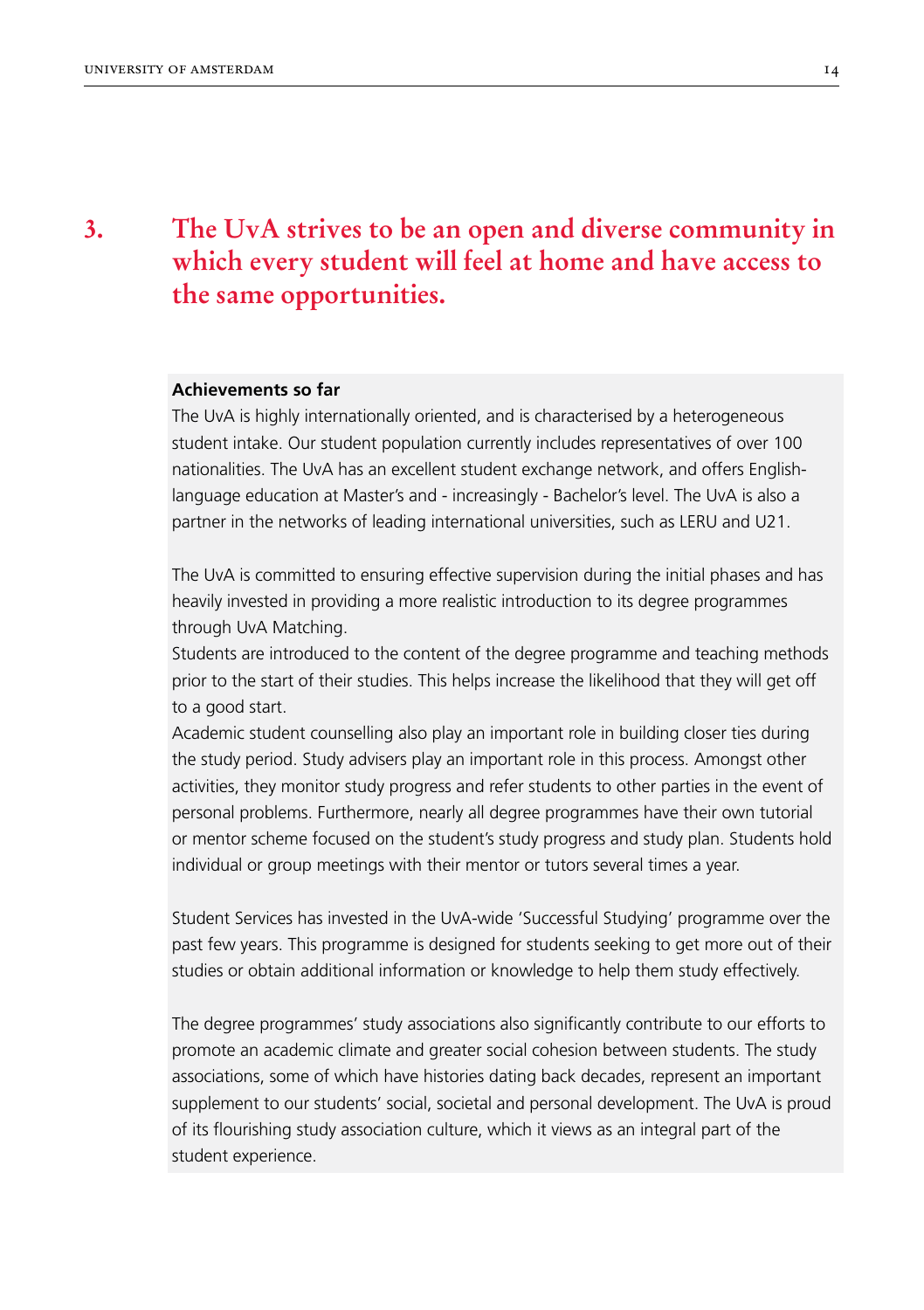#### **Vision**

#### **Our education is inclusive ...**

Here at the UvA, a varied student population is a matter of course. The UvA offers its students the opportunity to study in a melting pot of people, experiences, opinions and ideas. We attract students from Amsterdam and its surrounding region, the Netherlands and the wider world to our four campuses, thus connecting the local, national and international world. The UvA strives to attract students that have the potential to succeed within its academic environment, regardless of their cultural backgrounds, socio-economic status, religion, gender or disabilities. This also requires a focus on pre-Master's tracks aimed at promoting transfers from professional education to academic education. We strive to do justice – within the appropriate academic frameworks – to the broad range of ideas and perspectives amongst our diverse student population.

The UvA aims to help its students develop their talents, offering them the best possible chances of flourishing in society after their graduation. The UvA offers targeted support programmes for students that have the cognitive ability and determination to take part in an academic study but are hampered by deficiencies in other areas.

In line with our diversity policy, lecturers and students are encouraged to explore and compare various perspectives, both within and outside of the academic setting. Diversity is crucial to the academic debate and personal development of our students, and thus key to academic quality.

Based on this principle, the UvA offers:

- an inclusive and lively research and learning environment;
- a safe, supportive and stimulating learning environment;
- a learning experience that reflects the diversity of Amsterdam and the globalised world around us.

#### **and internationally oriented.**

UvA students are internationally oriented. Part of our education takes place in an international classroom, in order to further strengthen our students' critical thinking skills and open intellectual attitude. We apply various scientific and academic perspectives throughout all our education and challenge dominant scientific narratives. The UvA is also a bilingual university, and encourages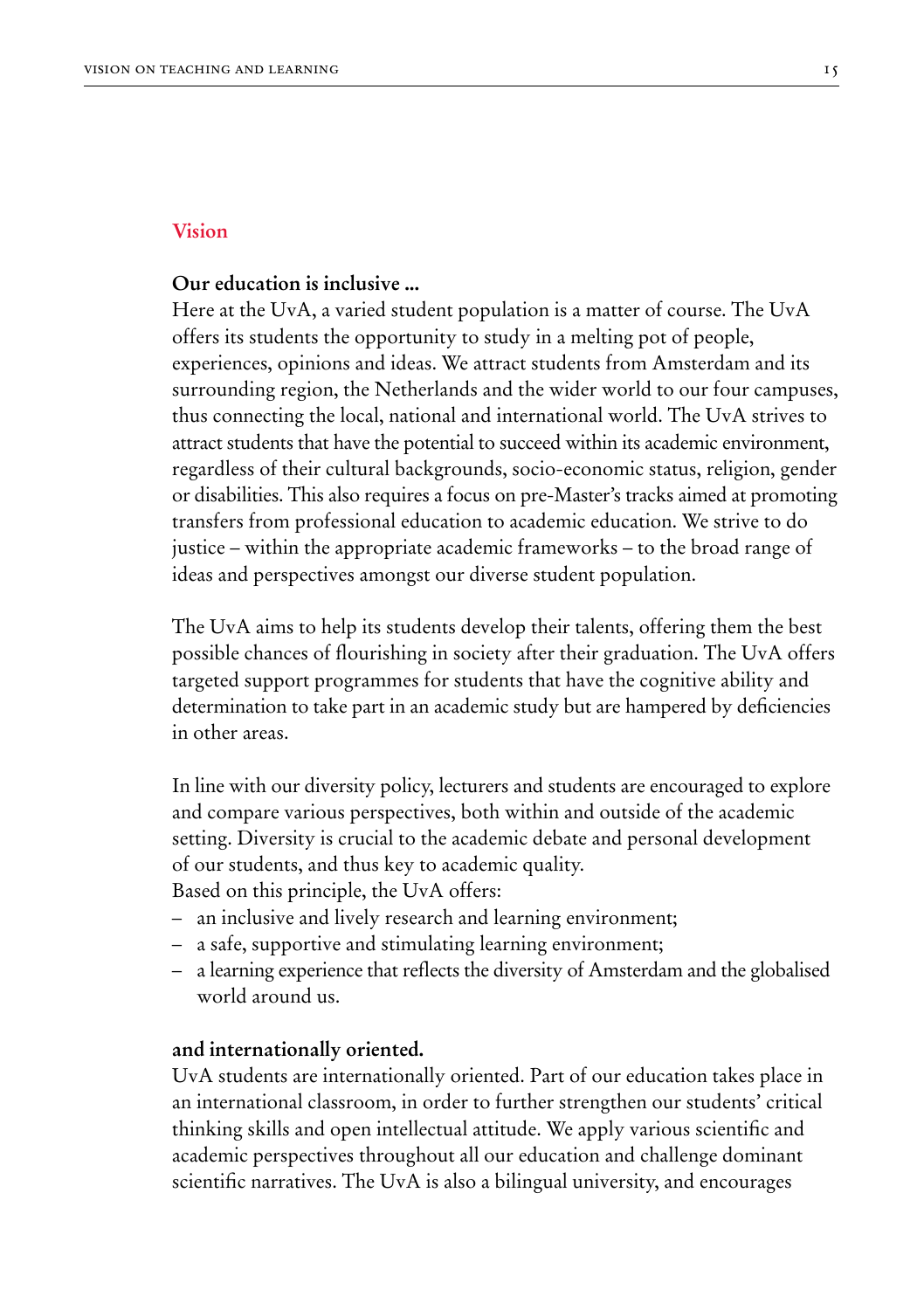cross-pollination between Dutch and English-language programmes where possible. Proficiency in both the Dutch and English language is viewed as a key competence for effective participation and integration, future mobility and employability.

The UvA is committed to protecting Dutch-language education where necessary and remaining attractive to a varied group of Dutch students from the region. This focus on Dutch students and our surrounding region is important in terms of promoting both local and international diversity. The Dutch labour market is in need of internationally-oriented academics with a Dutch-language education.

#### **Objectives**

- A. The UvA will continue to focus on academic and social integration during the initial phases. A focus on orientation and introduction (study choice activities and UvA Matching) will be key to our students' study process, along with intensive student counselling during the first year.
- B. The UvA is dedicated to ensuring freedom of choice and broadly accessible education. Any decisions to apply selection during the Bachelor's or Master's phase will be prompted by quality assurance considerations. UvA students to have completed a Bachelor's programme within the own institution will have access to at least one Master's degree programme at the University. On the basis of this quality target, capacity restrictions in the Bachelor's and Master's phase will only be applied in the case of small-scale, intensive teaching methods, degree programmes with an excessive number of applications and/or degree programmes with a limited capacity for supervision or limited labour market perspectives. The degree programmes will keep the risk of selection bias in mind during the design and implementation of their selection process, and strive to minimise/rule out this factor as much as possible.
- C. The UvA will work to improve accessibility by expanding our (OPeRA-) network and collaborating with secondary education source schools in the region.
- D. The UvA will offer targeted support to students with deficiencies. The UvA will work to strengthen and expand high-quality pre-Master's programmes.
- E. The UvA is developing a concept for implementation of the international classroom concept and will encourage its faculties, graduate schools and colleges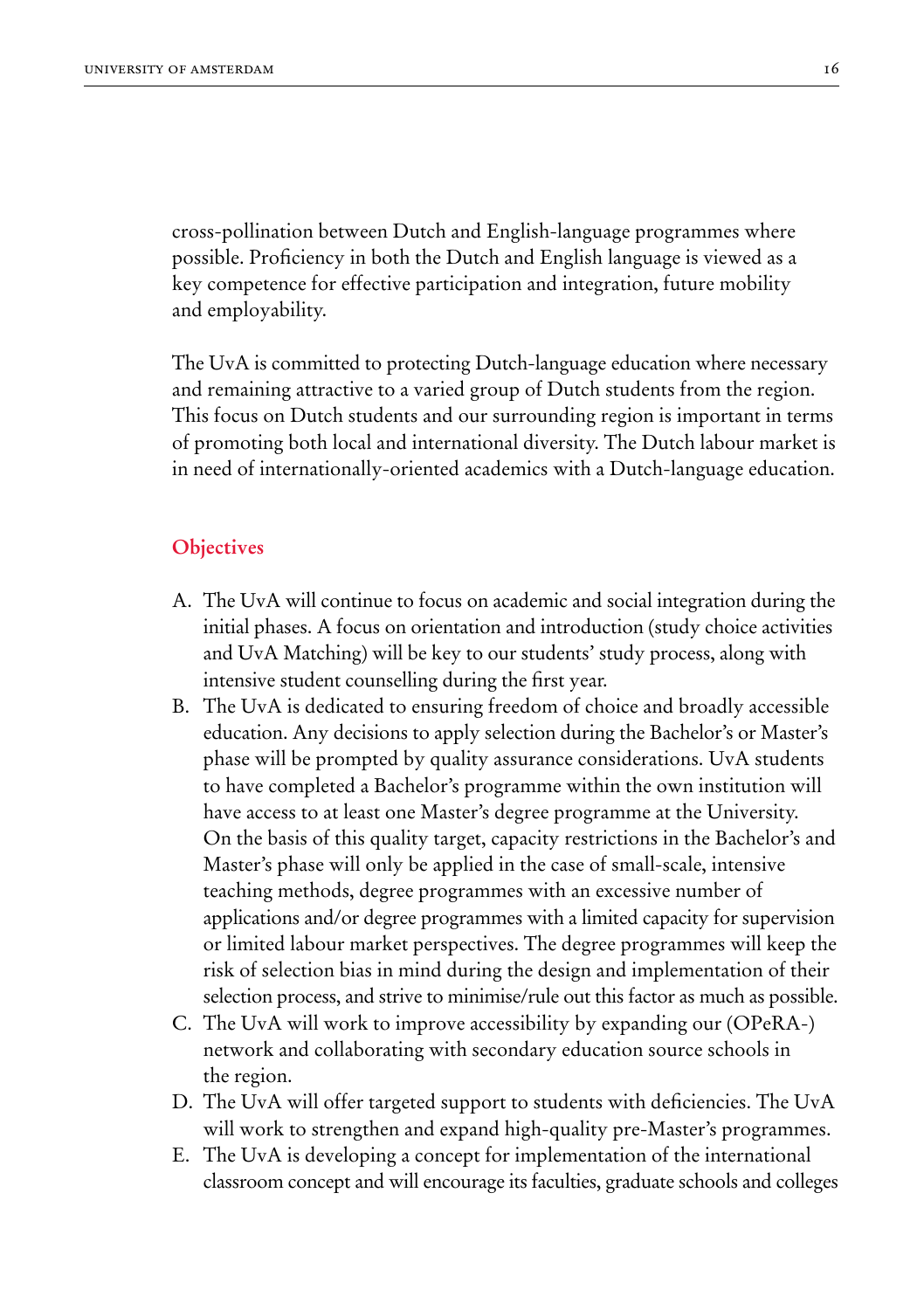to apply this concept in practice. Our international classroom is comprised of four main components: curriculum, language policy, diversity and student experience.

- F. Decisions on the language of instruction will be motivated by transparent concerns. Our language policies are always in service of the relevant degree programme's learning objectives and outcomes. Any decisions to change the language of instruction at a Bachelor's programme will be carefully weighed, taking account of the overall portfolio of Bachelor's programmes and the accessibility of Master's education.
- G. All UvA staff members and students are aware of the debate on diversity and issues in the area of inclusiveness that affect education and broader society, and strive to ensure that this awareness is reflected in their actions. Our focus on social integration and inclusive community-building is reflected in the development of a diversity policy and other measures.
- H. The UvA will work to improve support for students with disabilities, both in terms of curricular needs and teaching as well as the accessibility of physical campuses and digital accessibility and assistance.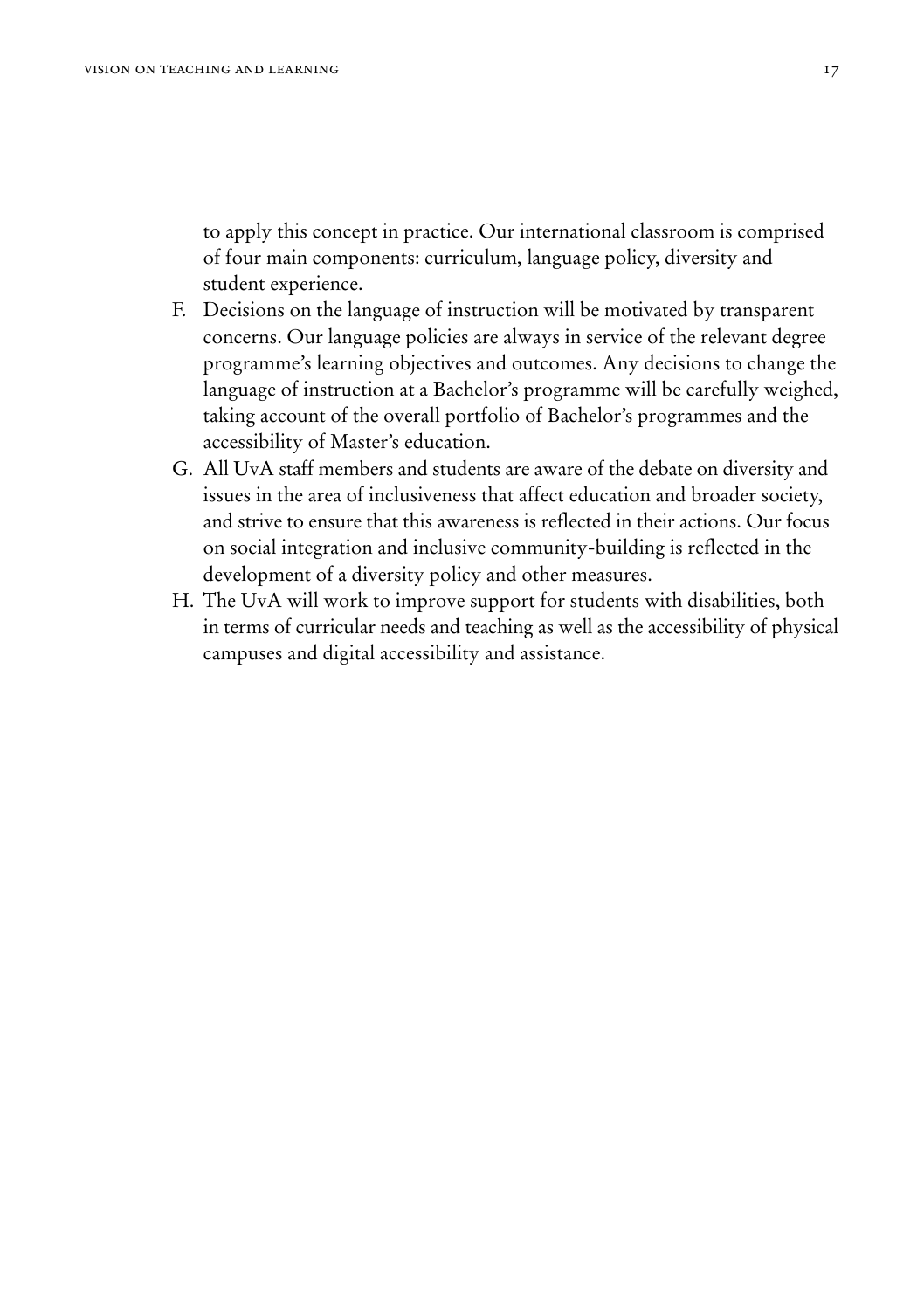## **The UvA assigns responsibility for its education to its lecturers where possible, focusing intensively on support, knowledge sharing and the professionalism of its lecturers.**

#### **Achievements so far**

Effective UvA education would be impossible without capable and enthusiastic lecturers. The past few years have seen a focus on the professionalisation of lecturers and others involved in the teaching process. In addition to the University Teaching Qualification (UTQ), we have established a bilingual Advanced University Teaching Qualification (Advanced UTQ) and organised various Educational Leadership Programmes. We have developed a Student Counselling Programme for supervisors. These learning pathways and programmes serve to promote professionalism and knowledge sharing within the UvA, and have helped to create an educational community that inspires innovative new education initiatives.

The development of UvA Data and the UvAQ teaching evaluation system has enabled lecturers and teaching professionals to monitor education processes and focus on relevant targets at various levels.

#### **Vision**

**The UvA has chosen to adopt a professional educational culture ...** Education is one of the university's key duties, and lecturers play a pivotal role in the education process.

Our lecturers have a high degree of intrinsic motivation. Education and research are intrinsically linked at the UvA, which values both elements equally. This appreciation is reflected in our confidence in the expertise of our lecturers and the freedom we grant them to shape their education independently – as part of a team – within the set frameworks. Our appreciation of education is also expressed in the available amount of time and resources. The UvA offers career opportunities in the areas of research and teaching. We do so by means of support programmes and clear policies, including career policy.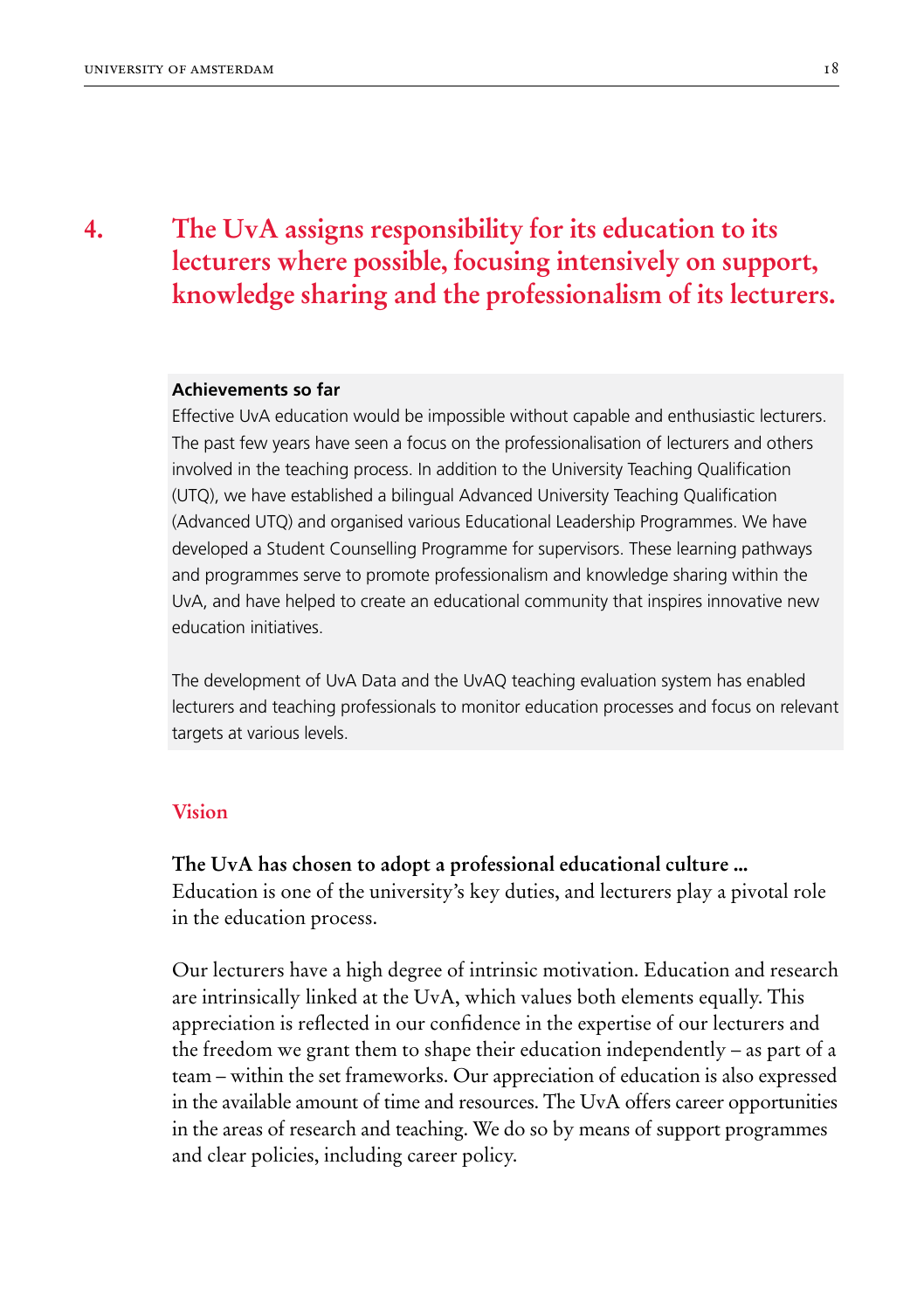The UvA's range of professionalisation programmes reflect the needs and views of its lecturers. The UvA helps lecturers to improve their knowledge, skills and attitude, thus increasing effectiveness and achieving better learning outcomes for our students. This policy does not compromise our lecturers' freedom to express their authenticity and autonomy in any way. Our lecturers have their own personal 'fingerprint', ensuring that education remains inspiring to teaching staff and students alike.

**in which learning from and with one another is both natural and enriching.** The transfer and sharing of knowledge is a matter of course within the UvA organisation, and an integral part of our organisational culture. The sharing of didactic information and experiences from the day-to-day educational practice is key in helping our teaching professionals to provide high-quality education. This can take place at various levels, ranging from the teaching method or test to the curriculum. By sharing knowledge from all departments and faculties, teaching professionals learn from each other's experiences, acquire new ideas and, not only perform better, but also enjoy their work more and deliver a superior product, as a result. Knowledge sharing also enhances the UvA's social capital and innovative culture.

#### **Objectives**

- A. Continued efforts to strengthen appreciation for education. Our vision on education is reflected in our career development policy, ensuring a balance between effort and appreciation.
- B. The UvA is committed to investing in our culture of organisational quality. The UvA works to build a culture in which education is appreciated and a focus on educational quality is a matter of course.
- C. The UvA ensures the availability of sufficient high-quality teaching and professionalisation modules in support of education and educational innovations, such as research-intensive education, blended learning, inclusive education, the international classroom, language education, etc. This range of courses is targeted at all organisational levels, from junior lecturers to professors.
- D. The UvA is highly focused on knowledge sharing, as part of the effort to achieve further quality improvements at our multifaceted university.
- E. The UvA will continue to invest in the development and maintenance of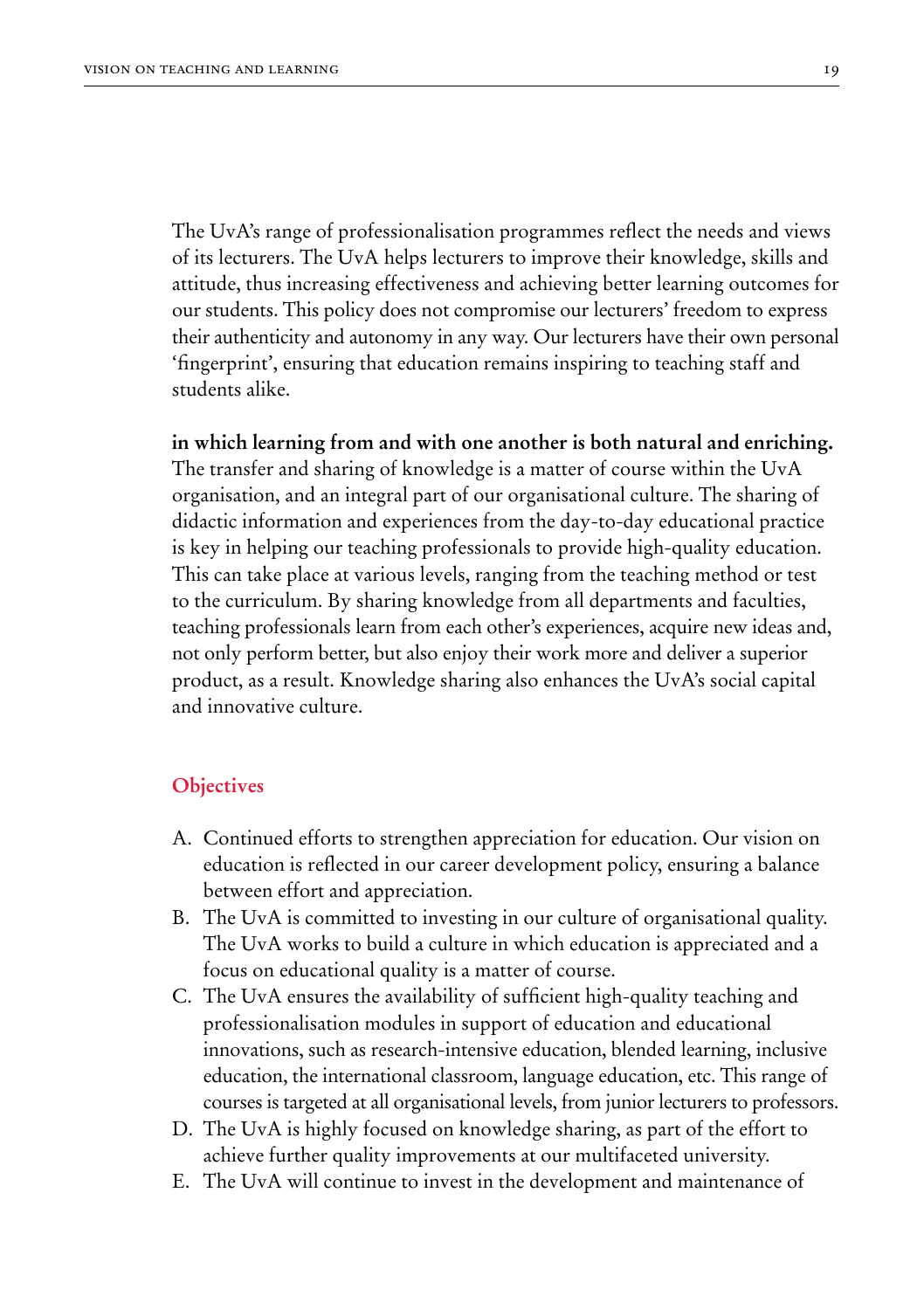quality assurance systems. This will require the continuous adjustment and improvement of programmes and data systems used to offer timely feedback on the use of information for quality improvement purposes to our lecturers and students.